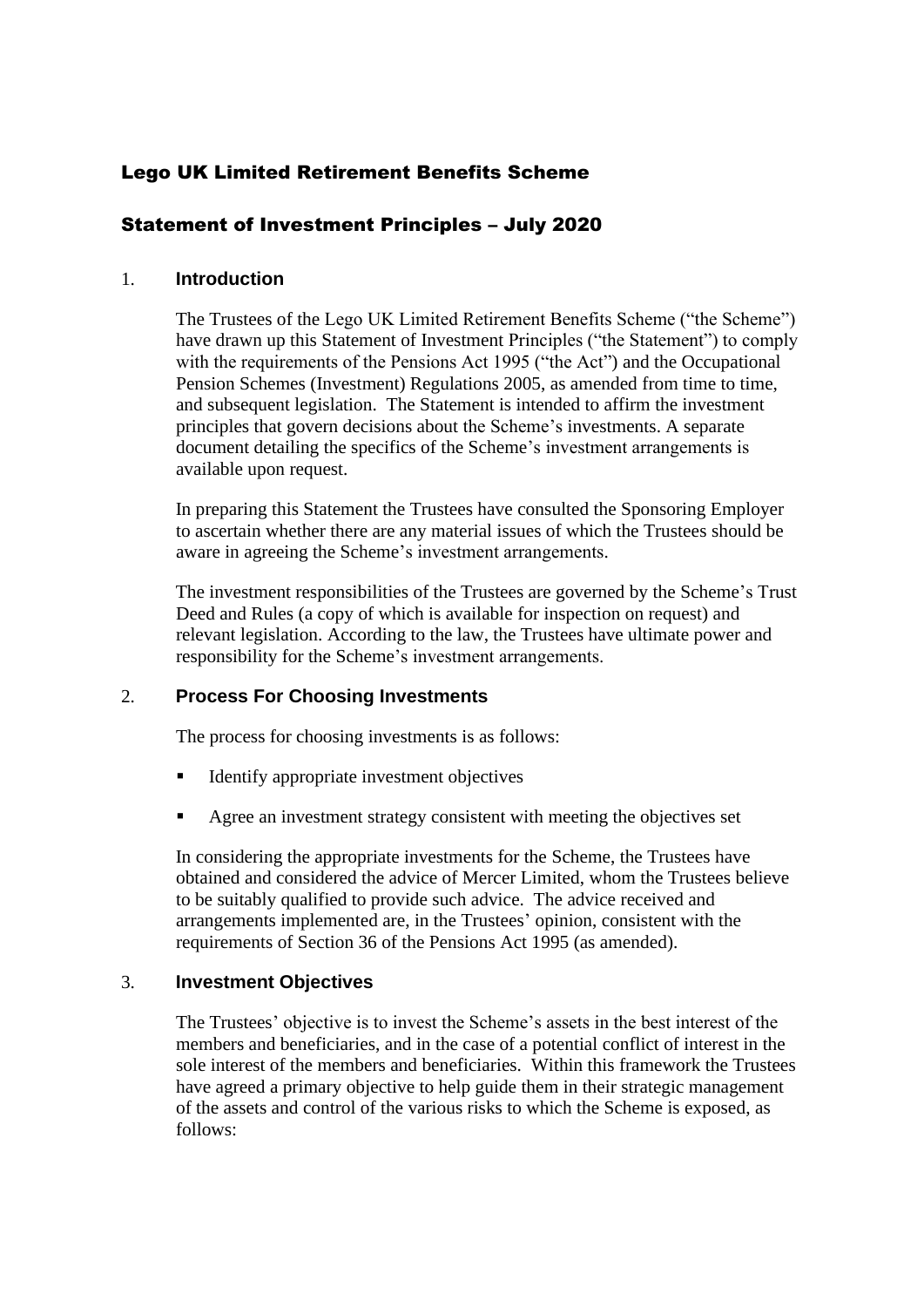▪ *To offer protection of the Scheme's funding position on a basis appropriate for a scheme with 100% of its assets invested in investment grade corporate bonds.*

Additional objectives are as follows:

- *To ensure that it can meet its obligation to the beneficiaries of the Scheme.*
- *To achieve a return on the total Scheme assets which is compatible with the level of risk considered appropriate.*
- *To pay due regard to the Sponsoring Employer's interest in the size and incidence of contribution payments.*

# 4. **Financially Material Considerations, Risk Management and Measurement**

There are various risks to which any pension scheme is exposed. The Trustees' policy on risk management in relation to risks that are potentially financially material to the Scheme over its anticipated lifetime is as follows. These considerations are taken into account when making decisions relating to the selection, retention and realisation of investments:

- The primary risk upon which the Trustees focus is that arising through a mismatch between the Scheme's assets and its liabilities. The Trustees manage this risk by allocating the Scheme's assets to corporate bonds which possess similar characteristics to the Scheme's liabilities.
- There is a potential solvency risk, i.e. a risk that economic circumstances force the winding-up of the Scheme at a time when asset values are depressed and the Sponsoring Employer cannot afford to make good the deficiency. The Trustees therefore monitor the financial strength of the Sponsoring Employer and its commitment to the Scheme.
- The Trustees recognise that whilst increasing risk increases potential returns over a long period, it also increases the risk of a shortfall in returns relative to that required to cover the Scheme's liabilities as well as producing more shortterm volatility in the Scheme's funding position.
- The Trustees recognise the risks that may arise from the lack of diversification of investments. The holdings within the investment arrangements should therefore be adequately diversified. To achieve this, investment exposure is obtained via a pooled fund that invests in a range of underlying holdings.
- The documents governing the manager appointment include a number of guidelines which, among other things, are designed to ensure that only suitable investments are held by the Scheme. The manager is prevented from investing in asset classes out with its mandate without the Trustees' prior consent.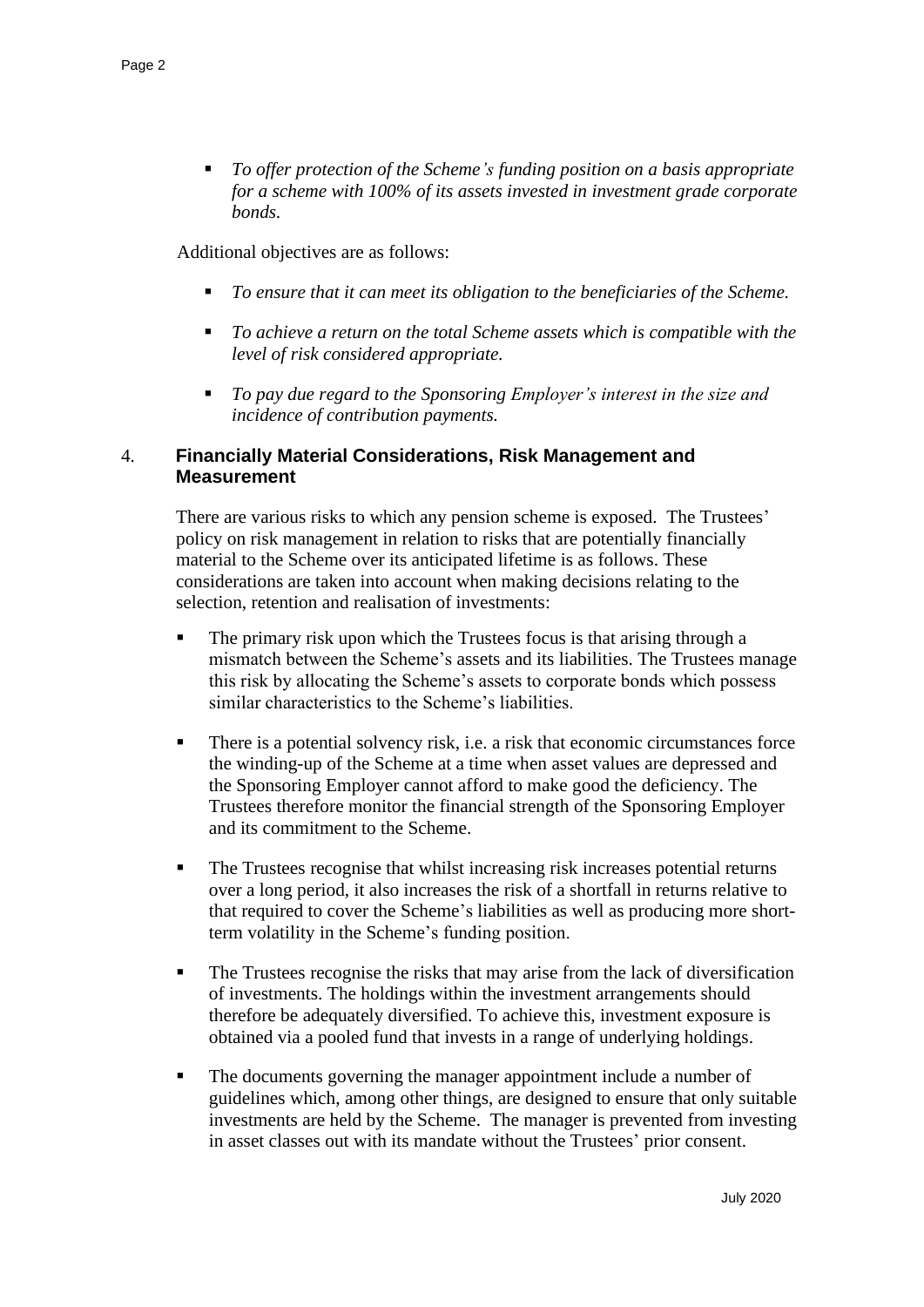- Arrangements are in place to monitor the Scheme's investments to help the Trustees check that nothing has occurred that would bring into question the continuing suitability of the current investments. To facilitate this, the Trustees receive regular reports from the investment manager.
- The Trustees recognise the risks arising from environmental, social and corporate governance ("ESG") issues, including climate change and stewardship. The Trustees believe that these risks present threats but also opportunities, but that they are only one risk to which the Scheme is exposed. Section 11 provides dedicated comments on these risks and the Trustees' approach.
- The safe custody of the Scheme's assets is delegated to professional custodians (via the use of pooled vehicles).

Should there be a material change in the Scheme's circumstances, the Trustees will review whether and to what extent the investment arrangements should be altered; in particular whether the current risk profile remains appropriate.

# 5. **Portfolio Construction**

The Trustees have adopted the following control framework in structuring the Scheme's investments:-

- Pooled passively managed funds will be used
- Investments should be broadly diversified to ensure there is not a concentration of investment with any one issuer.

## 6. **Investment Strategy**

Given the investment objectives the Trustees have implemented the investment strategy detailed in the table below. The strategy was formulated with particular reference to the Scheme's IAS19 liabilities.

| <b>Asset Class</b>         | <b>Target Benchmark Allocation</b><br>(%) |
|----------------------------|-------------------------------------------|
| Long Dated Corporate Bonds | 100.0                                     |
| Total                      | 100.0                                     |

## 7. **Day–to-Day Management of the Assets**

The Trustees delegate the day-to-day management of the assets to a single investment manager, State Street Global Advisors. The Trustees have taken steps to satisfy themselves that the manager has the appropriate knowledge and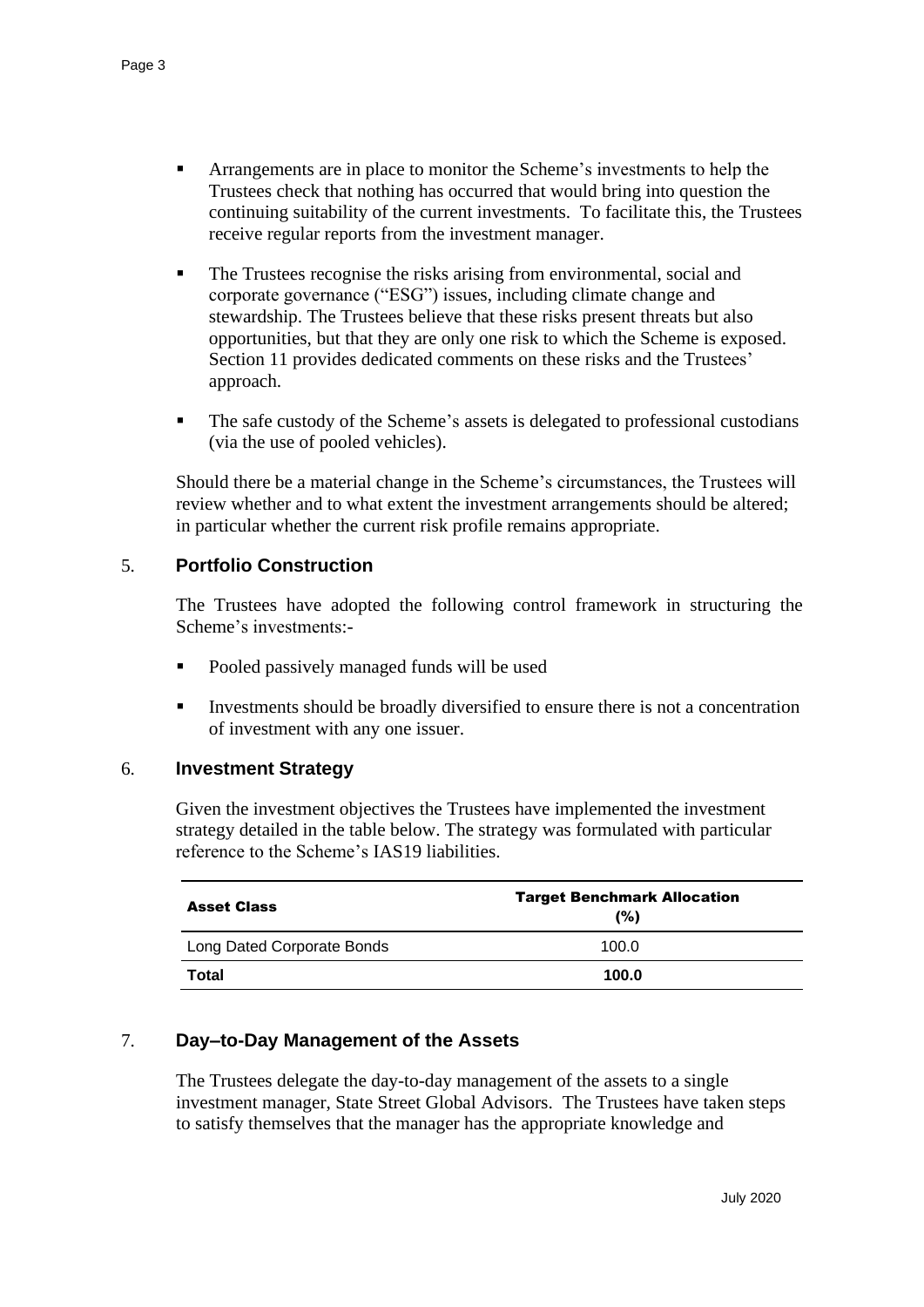experience for managing the Scheme's investments and that it is carrying out its work competently.

The Trustees accept that it is not possible to specify investment restrictions as the assets are managed via a pooled fund.

The Trustees regularly review the continuing suitability of the Scheme's investments, including the appointed manager, which may be adjusted from time to time.

#### 8. **Expected Return**

The Trustees expect to generate a return, over the long term, in line with the benchmark return, which is the Bloomberg Barclays Sterling Aggregate 100mm Non Gilts Over 15 Years Index.

#### 9. **Additional Assets**

Under the terms of the Trust Deed, the Trustees are responsible for the investment of the AVC monies previously paid by members. The Trustees review the investment performance of the chosen providers from time to time and take advice as to the providers' continued suitability.

#### 10. **Realisation of Investments**

The investment manager has discretion in the timing of realisation of investments and in considerations relating to the liquidity of those investments within parameters stipulated in the relevant appointment documentation and pooled fund prospectuses.

## 11. **Responsible Investment and Corporate Governance**

The Trustees believe that good stewardship and ESG issues may have a material impact on investment risk and return outcomes and may therefore be considered as part of the Scheme's investment process. The Trustees also recognise that longterm sustainability issues, particularly climate change, present risks and opportunities that increasingly may require explicit consideration. When setting investment strategy, ESG factors, including climate change, may be considered alongside a number of other factors that can influence investment strategy.

The Trustees have given the appointed investment manager full discretion when evaluating ESG issues, including climate change considerations, and in exercising rights and stewardship obligations attached to the Scheme's investments, in accordance with their own corporate governance policies and taking account of current best practice, including the UK Corporate Governance Code and the UK Stewardship Code.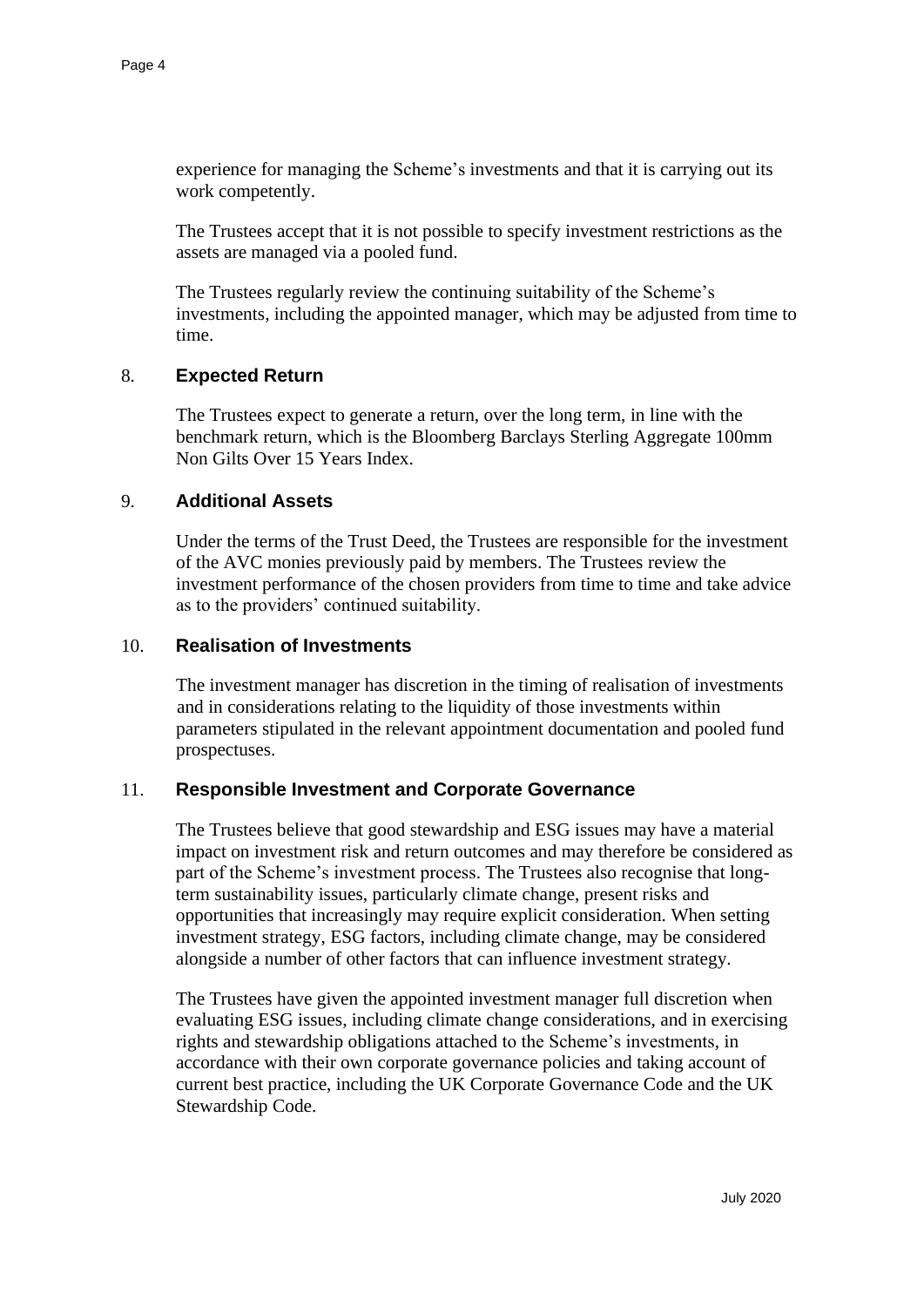The Trustees periodically review the policies and engagement activities (where applicable) of the appointed investment manager. The Trustees will, where it is deemed necessary, engage the manager in discussion on its policies. It will however be made clear to the manager that any decisions taken by the manager should be in the best long term financial interest of the Scheme and its members.

However, at the current time, the Trustees' focus is on achieving the primary objective outlined in Section 3, via investment in a passively managed corporate bond fund. In such an investment, they accept that ESG considerations by the investment manager are diminished. The Trustees will however keep their investment strategy under periodic review, including consideration of ESG issues.

The Trustees have not set any ESG related investment restrictions on the appointed investment manager in relation to particular products or activities, but may consider this in future.

Member views are not taken into account in the selection, retention and realisation of investments but the Trustees retain the right to seek member views in future.

# 12. **Investment Manager Arrangements**

## Alignment with the Trustees Policies

The Scheme's investment manager is appointed based on its capabilities and, therefore, the perceived likelihood of achieving the expected return and risk characteristics for the asset class and fund it is selected to manage over a suitable time horizon. The Trustees will seek guidance from their investment consultant in relation to their forward-looking assessment of the manager's ability to achieve the stated mandate objectives.

Since the Trustees invest in a pooled investment vehicle they accept that they have no ability to specify the particular investments, risk profile and return targets of the manager, other than through the choice of specific investment vehicle. They will therefore select the vehicle that best aligns with the Trustees' own policy in terms of investment objectives and guidelines as set out in this Statement. Once appointed, the Trustees will review the appointment, should there be any material changes in these terms.

#### Incentivisation and Medium/Long-Term Decision Making

The investment manager is aware that its continued appointment is based on its success in delivering the mandate for which it has been appointed to manage. If the Trustees are dissatisfied, then they will look to replace the manager.

The investment manager is therefore incentivised both to achieve the objectives outlined for its fund, which are consistent with the Trustees' policies and objectives, and to ensure that it remains capable of doing so on a rolling time period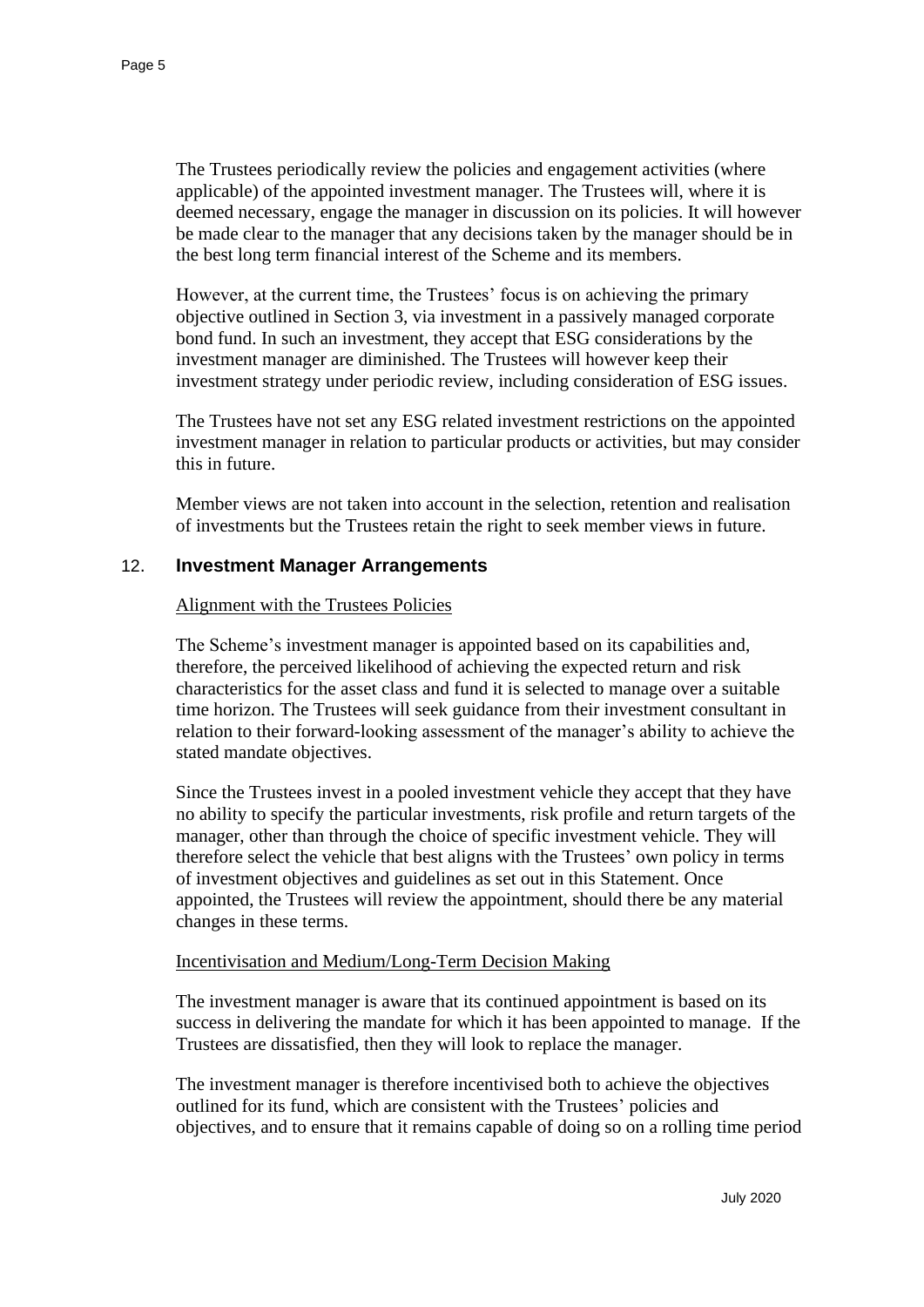basis. This encourages the investment manager to take a suitably long-term view when engaging with the debt issuers in which it invests (where applicable).

#### Evaluation and Remuneration

The Trustees receive investment manager performance reports on a six-monthly basis. The Trustees review the performance against a suitable index used as the benchmark, and against the manager's stated performance target, on a gross and net of fees basis. The Trustees' focus is on long-term performance but will put a manager 'on watch' if there are short-term performance concerns.

The investment manager is remunerated by way of a fee calculated as a percentage of assets under management.

#### Portfolio Turnover Costs

Given the nature of the investment strategy and arrangements, the Trustees do not currently monitor portfolio turnover costs and do not have a portfolio turnover target.

#### Duration of the Arrangement

The Trustees are long-term investors and therefore are not looking to change the investment arrangements on a frequent basis. There is no set duration for the manager appointment. The Trustees will retain the investment manager unless there is a change to the overall investment strategy that no longer requires exposure to that asset class or manager, or the manager appointment has been reviewed and the Trustees have decided to terminate.

## 13. **Compliance with this Statement**

The Trustees will monitor compliance with this Statement at least annually.

# 14. **Review of this Statement**

The Trustees will review this Statement at least once every three years and without delay after any significant change in investment policy. Any change to this Statement will only be made after having obtained and considered the written advice of someone who the Trustees reasonably believe to be qualified by their ability in and practical experience of financial matters and to have the appropriate knowledge and experience of the management of pension scheme investments, in accordance with the requirements of Section 35 (5) of the Pensions Act 1995.